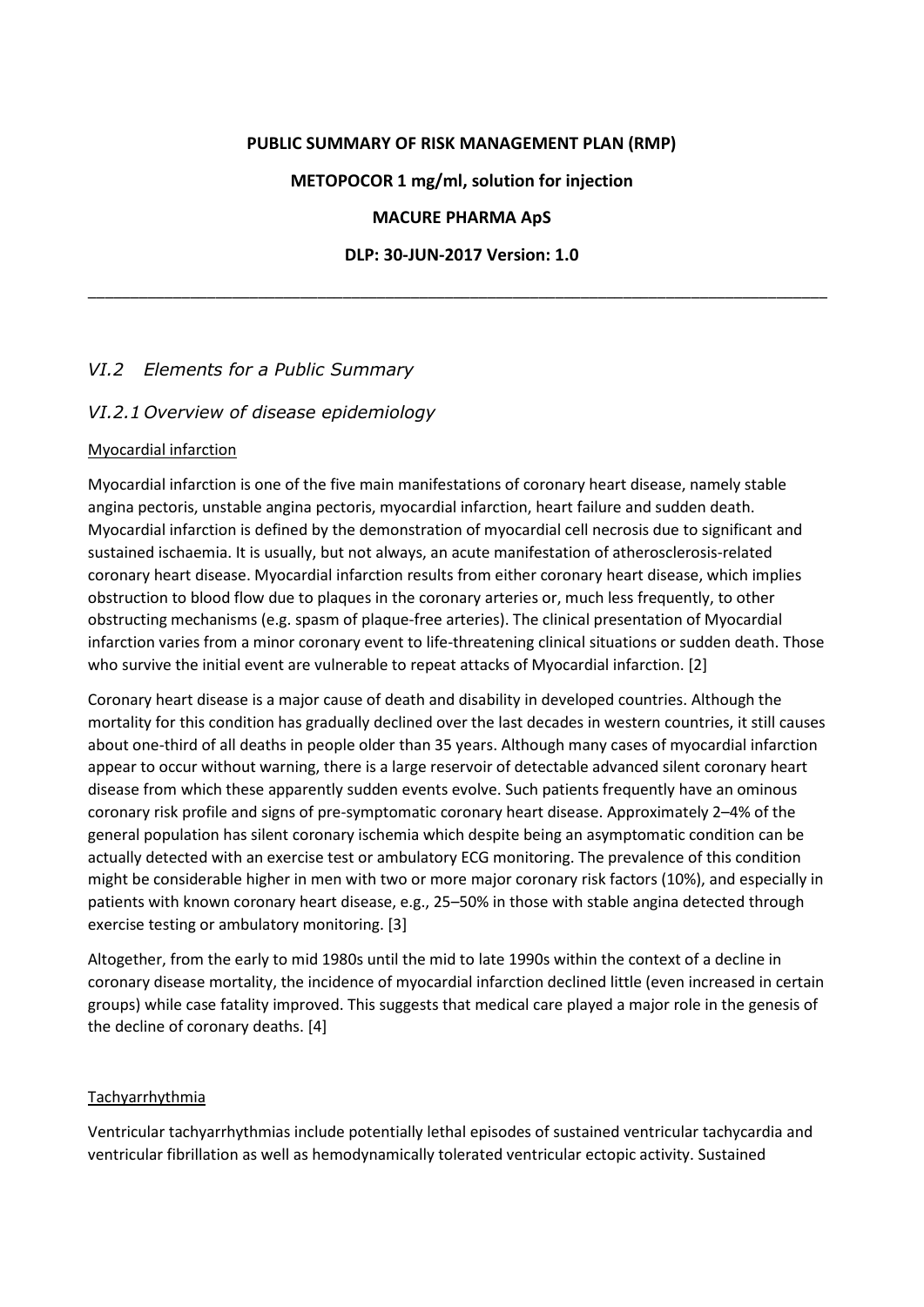Ventricular tachyarrhythmia or Ventricular fibrillations may develop in the setting of acute myocardial infarction or as clinical sequelae of advanced cardiomyopathy. Over the past few decades, there has been a gradual decline in the incidence of life-threatening ventricular tachyarrhythmias which has been largely driven by upstream treatments for and prevention of coronary artery disease and its sequelae. In addition primary prevention implantable cardioverter-defibrillators (ICDs) have improved survival in patients at risk for malignant ventricular arrhythmias and sudden cardiac death. [5]

# *VI.2.2Summary of treatment benefits*

In the recently published "Effect of Metoprolol in Cardioprotection during an Acute Myocardial Infarction" 270 patients with STEMI (certain type of myocardial infarction) (Killip Class 2 or less) were included in a trial. In this trial they receive within 6 h of onset of symptoms intravenous metoprolol or no metoprolol (randomly assigned). The infarct size was smaller after intravenous metoprolol compared with control (25.6 ± 15.3 gm vs 32.0 ± 22.2 gm, P = 0.012, measured by magnetic resonance imaging). This illustrates that a commonly used medication may play a significant role in cardioprotection in the setting of (…) STEMI.

The ideal duration of treatment with orally taken beta blockers after a STEMI: At present most patients are treated indefinitely with beta blockers after a STEMI. This is mostly based on evidence from a large metaanalysis that included 50.000 patients and showed a 23% reduction in mortality at a mean follow up of 1.4 years. [6]

## *VI.2.3 Unknowns relating to treatment benefits*

Not applicable.

## *VI.2.4Summary of safety concerns*

### **Important identified risks**

| <b>Risk</b>                                                                                                     | What is known                                                                                                                                                                                                                                                                                                                                                                                                  | Preventability                                                                                                                                                                                                                                                                           |
|-----------------------------------------------------------------------------------------------------------------|----------------------------------------------------------------------------------------------------------------------------------------------------------------------------------------------------------------------------------------------------------------------------------------------------------------------------------------------------------------------------------------------------------------|------------------------------------------------------------------------------------------------------------------------------------------------------------------------------------------------------------------------------------------------------------------------------------------|
| <b>Hypersensitivity (allergies) to</b><br>Metoprolol, any of the<br>excipients or other beta<br>blocking agents | Patients might experience<br>allergic reactions (such as allergic<br>rhinitis, rash, cough, even<br>anaphylactic shock) if they are<br>hypersensitive to metoprolol,<br>other beta blocking agents or<br>any of the excipients. Metoprolol<br>Carino 1 mg/ml solution for<br>injection is indicated for<br>emergency use, so that severe<br>allergic reactions could seriously<br>threaten the patient's life. | Patients with known<br>hypersensitivity to metoprolol,<br>any of the excipients or other<br>beta blocking agents must not be<br>treated with Metoprolol Carino 1<br>mg/ml solution for injection.<br>Patients should always be closely<br>monitored for changes of their<br>vital signs. |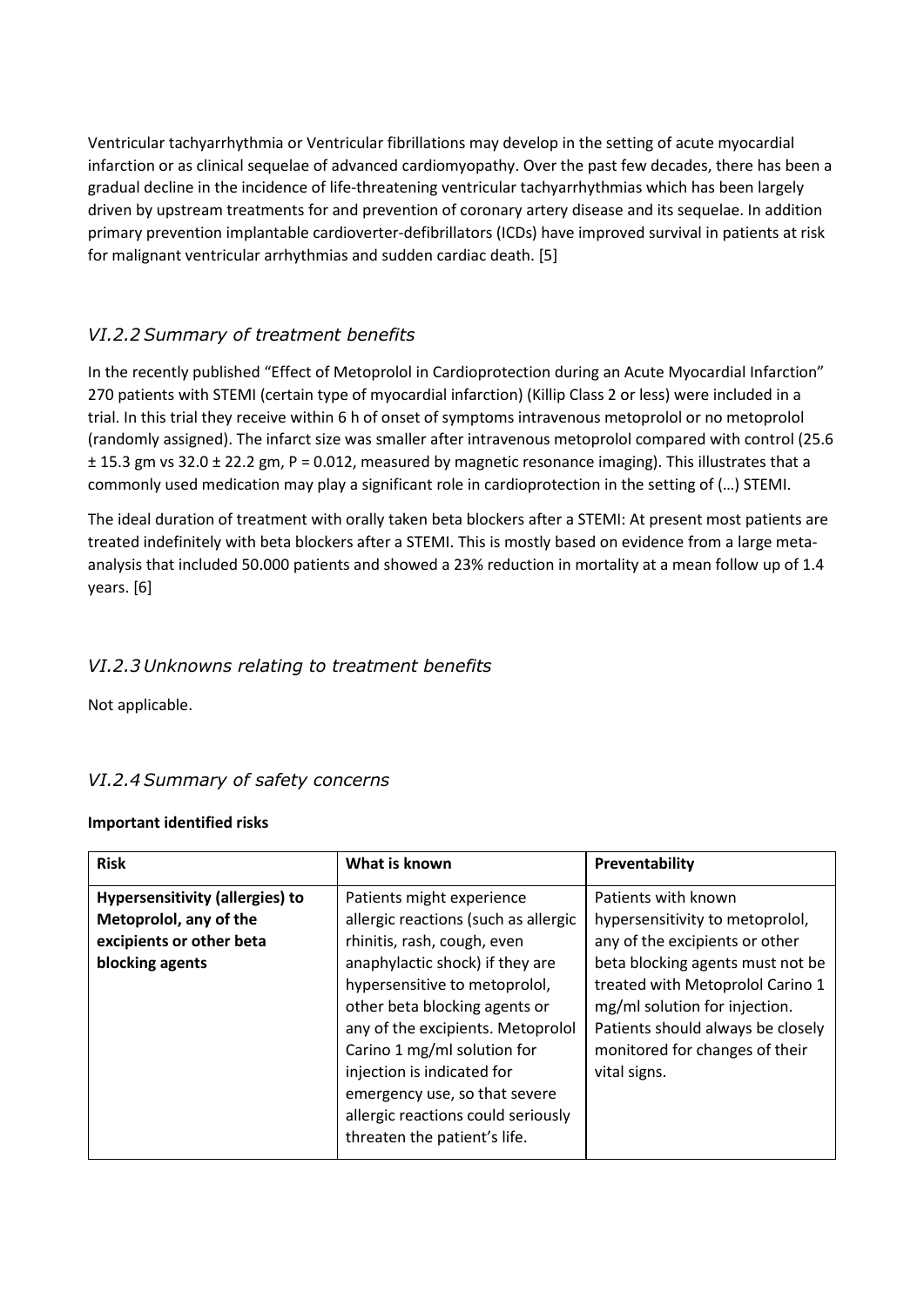| <b>Risk</b>                                                                                                                                     | What is known                                                                                                                                                                                                                                                                                                                                                                                      | Preventability                                                                                                                                                                                                                                                                                                                                                                                                              |
|-------------------------------------------------------------------------------------------------------------------------------------------------|----------------------------------------------------------------------------------------------------------------------------------------------------------------------------------------------------------------------------------------------------------------------------------------------------------------------------------------------------------------------------------------------------|-----------------------------------------------------------------------------------------------------------------------------------------------------------------------------------------------------------------------------------------------------------------------------------------------------------------------------------------------------------------------------------------------------------------------------|
| <b>Pathological or medicinal</b><br>induced changes of the cardiac<br>conduction, such as AV Block or<br>therapy with anti-arrhythmic<br>agents | Metoprolol acts by dampening<br>the exciting impulses on the<br>heart by certain<br>neurotransmitters such as<br>adrenalin, so that it slows the<br>hearts rhythm amongst other<br>things. In the case of changes to<br>the electrical conduction either<br>by diseases or drugs, this<br>dampening might lead to a total<br>block of the electrical conduction<br>and thus induce cardiac arrest. | Patients with 2 <sup>nd</sup> or 3 <sup>rd</sup> degree AV<br>block, sick sinus syndrome and<br>sinoatrial block and patients who<br>are treated with calcium<br>antagonists such as verapamil<br>and diltiazem or other anti-<br>arrhythmic agents should not be<br>treated with Metorpolol Carino 1<br>mg/ml solution for injection.<br>Special care is necessary in<br>patients with 1 <sup>st</sup> degree AV<br>block. |
| <b>Heart failure</b>                                                                                                                            | In overt heart failure, the heart is<br>not any longer able to maintain<br>the necessary performance to<br>sufficiently supply the rest of the<br>body with oxygenated blood. As<br>metoprolol depresses the heart<br>and slows it rhythm down, this<br>might worsen the symptoms of<br>the underlying disease.                                                                                    | Patients with overt heart failure<br>should not be treated with<br>Metoprolol Carino 1 mg/ml<br>solution for injection.                                                                                                                                                                                                                                                                                                     |
| <b>Shock</b>                                                                                                                                    | Shock is known as a life-<br>threatening medical condition of<br>low blood perfusion to tissues<br>resulting in cellular injury and<br>inadequate tissue function due<br>to various reasons. The lowering<br>of blood pressure and heart rate<br>by metoprolol could seriously<br>exacerbate the disease<br>mechanics and endanger the<br>patient's life.                                          | Metoprolol Carino 1 mg/ml<br>solution for injection must not be<br>used in patients with shock.                                                                                                                                                                                                                                                                                                                             |
| <b>Bradycardia</b><br>(low heart rate)                                                                                                          | As mentioned above, metoprolol<br>lowers the heart rate. In patients<br>with a low heart rate before the<br>administration of metoprolol,<br>the resulting reduction of the<br>heart rate might be so severe,<br>that the body cannot<br>compensate it with other<br>mechanisms and circulation<br>collapses.                                                                                      | Metoprolol Carino 1 mg/ml<br>solution for injection must not be<br>used in patients with<br>bradycardia. Patients should<br>always be closely monitored for<br>any changes of their vital signs.                                                                                                                                                                                                                            |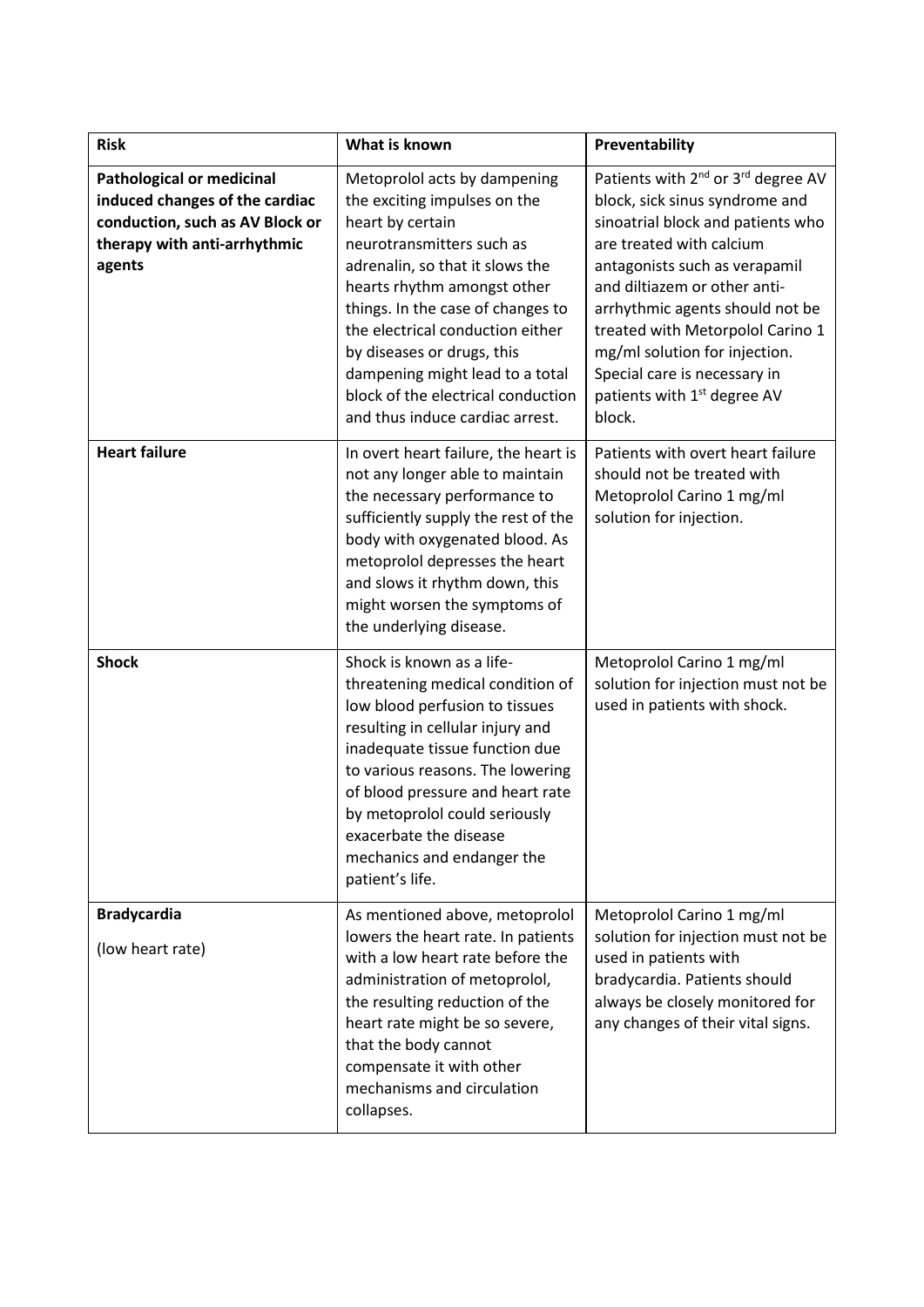| <b>Risk</b>                                                                                           | What is known                                                                                                                                                                                                                                                                                                                                                                                                            | Preventability                                                                                                                                                                                                                         |  |
|-------------------------------------------------------------------------------------------------------|--------------------------------------------------------------------------------------------------------------------------------------------------------------------------------------------------------------------------------------------------------------------------------------------------------------------------------------------------------------------------------------------------------------------------|----------------------------------------------------------------------------------------------------------------------------------------------------------------------------------------------------------------------------------------|--|
| Hypotension<br>(low blood pressure)                                                                   | As mentioned above, metoprolol<br>lowers the blood pressure. In<br>patients with a low blood<br>pressure before the<br>administration of metoprolol,<br>the resulting reduction of the<br>blood pressure might be so<br>severe, that the body cannot<br>compensate it with other<br>mechanisms and circulation<br>collapses.                                                                                             | Metoprolol Carino 1 mg/ml<br>solution for injection must not be<br>used in patients with<br>hypotension. Patients should<br>always be closely monitored for<br>any changes of their vital signs.                                       |  |
| <b>Acidosis</b>                                                                                       | Acidosis is a process causing<br>increased acidity in the blood<br>and other body tissues (i.e. an<br>increased hydrogen ion<br>concentration). Patients with<br>acidosis are more likely to<br>develop severe cardiac events<br>such as life threatening<br>arrhythmia. Metoprolol could<br>worsen acidosis by influence in<br>different metabolic processes.                                                           | Patients with acidosis should not<br>be treated with Metoprolol<br>Carino 1 mg/ml solution for<br>injection.                                                                                                                           |  |
| <b>Bronchial hyperresponsiveness</b>                                                                  | Due to its pharmacological<br>properties, metoprolol can lead<br>to severe bronchial spasm in<br>patients with bronchial<br>hyperresponsiveness (e.g.<br>bronchial asthma). As the<br>indication is limited to<br>emergency and hospital<br>treatment, it has to be assumed,<br>that the patient's overall<br>condition is severely impaired, so<br>that severe respiratory adverse<br>events could be life threatening. | Patients with bronchial<br>hyperresponsiveness should not<br>be treated with Metoprolol<br>Carino 1 mg/ml solution for<br>injection. Patients should always<br>be closely monitored for any<br>changes of their vital signs.           |  |
| Late stages of peripheral arterial<br>disease<br>(specific stage of impaired<br>peripheral perfusion) | As stated above, metoprolol<br>lowers the blood pressure and<br>heart rate, which can lead to a<br>reduction of peripheral<br>perfusion. In patients with late<br>stages of peripheral arterial<br>disease, peripheral perfusion is<br>already impaired, so that the                                                                                                                                                     | Metoprolol Carino 1 mg/ml<br>solution for injection should not<br>be used in patients with late<br>stages of peripheral arterial<br>disease. Patients should always<br>be closely monitored for changes<br>of their overall condition. |  |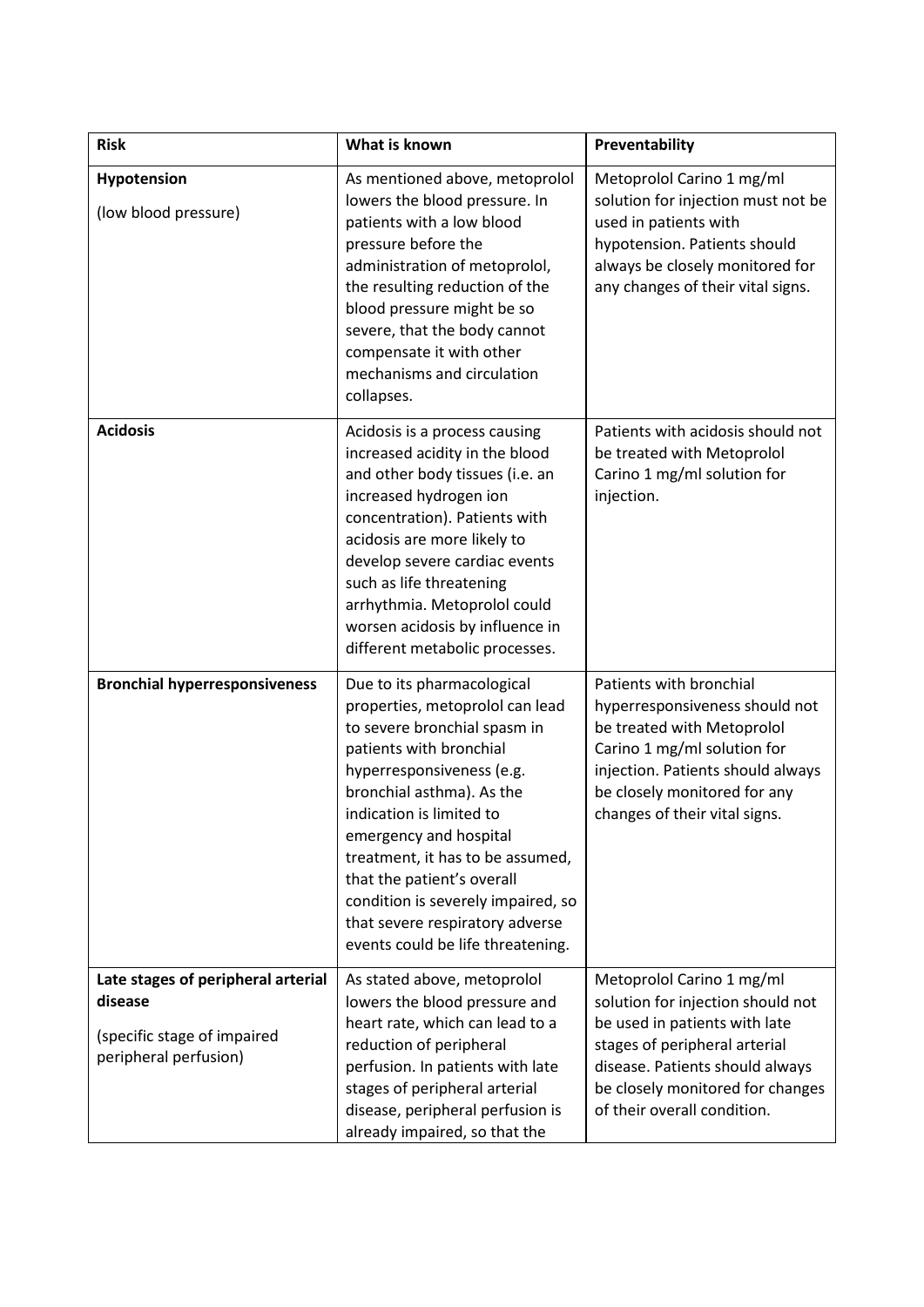| <b>Risk</b>                                                                                                           | What is known                                                                                                                                                                                                                                                                                                                                                                                                                                   | Preventability                                                                                                                |  |
|-----------------------------------------------------------------------------------------------------------------------|-------------------------------------------------------------------------------------------------------------------------------------------------------------------------------------------------------------------------------------------------------------------------------------------------------------------------------------------------------------------------------------------------------------------------------------------------|-------------------------------------------------------------------------------------------------------------------------------|--|
|                                                                                                                       | additional reduction could<br>induce tissue damage.                                                                                                                                                                                                                                                                                                                                                                                             |                                                                                                                               |  |
| <b>Concomitant administration of</b><br><b>MAO</b> inhibitors<br>(specific kind of medication for<br>e.g. depression) | Monoamine oxidase (MAO) is a<br>certain type of protein, which<br>metabolises certain<br>neurotransmitters such as<br>dopamine, which are amongst<br>other things responsible for<br>excitation on the heart. Due to<br>feedback mechanisms<br>metoprolol can induce an<br>increase of these<br>neurotransmitters. If they cannot<br>be metabolised because of<br>treatment with MAO inhibitors,<br>excessive hypertension could be<br>induced. | Metoprolol Carino 1 mg/ml<br>solution for injection should not<br>be used in patients who are<br>treated with MAO inhibitors. |  |

# **Important potential risks**

| <b>Risk</b>                | What is known (Including reason why it is considered a potential<br>risk)                                                                                                                                                                                                                                                                                                                                             |  |
|----------------------------|-----------------------------------------------------------------------------------------------------------------------------------------------------------------------------------------------------------------------------------------------------------------------------------------------------------------------------------------------------------------------------------------------------------------------|--|
| <b>Hypoglycemic states</b> | Due to the pharmacological properties of metoprolol, metoprolol<br>can induce hypoglycaemia (low blood sugar) and mask the<br>symptoms of hypoglycaemia such as tremor and tachycardia. Severe<br>states of hypoglycaemia can be life threatening, especially in<br>patients with reduced general condition.                                                                                                          |  |
| Paeochromocytoma           | Phaeochromocytoma is a tumour of the adrenal glands which<br>produces independently hormones such as norepinephrine.<br>Metoprolol could induce excessive hypertension in the affected<br>patients.                                                                                                                                                                                                                   |  |
| <b>Hepatic impairment</b>  | Metoprolol is mainly metabolised in the liver. In case of severe<br>hepatic impairment, metoprolol cannot be degraded fast enough, so<br>that it accumulates in the patient's blood. Symptoms of overdose<br>could result. Therefore, treating physicians should consider reducing<br>the dose of metoprolol accordingly.                                                                                             |  |
| <b>Psoriasis</b>           | Metoprolol might exacerbate psoriasis (autoimmune disease<br>characterised by patches of abnormal skin) in patients with pre-<br>existing psoriasis, but also lead to a development of psoriasis and<br>psoriasis like rash. In patients who are predisposed for development<br>of psoriasis (for example by family anamnesis), metoprolol should<br>only be used after careful assessment of the risks and benefits. |  |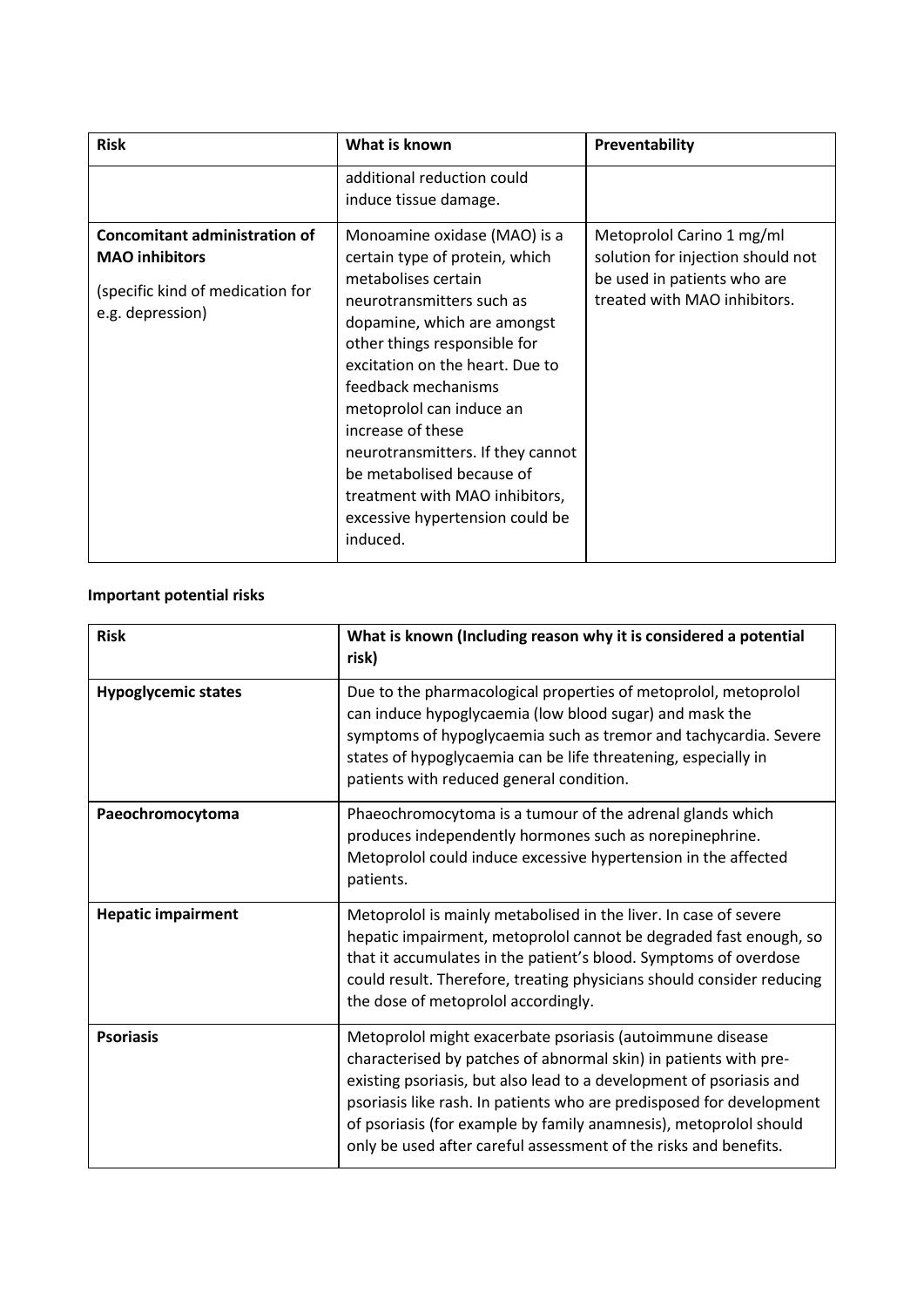| <b>Risk</b>                                  | What is known (Including reason why it is considered a potential<br>risk)                                                                                                                                                                                                                                                                                                                                                                                                                                                                                                                                                                                |
|----------------------------------------------|----------------------------------------------------------------------------------------------------------------------------------------------------------------------------------------------------------------------------------------------------------------------------------------------------------------------------------------------------------------------------------------------------------------------------------------------------------------------------------------------------------------------------------------------------------------------------------------------------------------------------------------------------------|
| Severe anaphylactic reactions                | Metoprolol can aggravate the course of anaphylactic reactions,<br>especially in patients undergoing desensitization therapy. Standard<br>treatment of anaphylactic reactions is adrenalin, whose efficacy is<br>reduced by beta blocking agents such as metoprolol, due to the fact,<br>that they bind to the same receptors.                                                                                                                                                                                                                                                                                                                            |
| Patients with cardiovascular risk<br>factors | Acute high-dose metoprolol is associated with low heart rate, low<br>blood pressure and stroke in patients with cardiovascular risk factors<br>undergoing non-cardiac surgery. Metoprolol should be avoided in<br>these patients                                                                                                                                                                                                                                                                                                                                                                                                                         |
| <b>Withdrawal of Metoprolol</b>              | The risk of coronary events, including sudden cardiac death, may be<br>increased after withdrawal of the beta blocking agent due to certain<br>types of rebound mechanisms. Therefore, therapy should be<br>continued with oral beta blocking agents after the patient's rhythm<br>disturbances are under control. These oral beta blocking agents<br>should not be withdrawn suddenly.                                                                                                                                                                                                                                                                  |
| Patients with acute myocardial<br>infarction | Patients with acute myocardial infarction displayed an in-creased risk<br>of cardiogenic shock under metoprolol therapy. As<br>haemodynamically unstable patients are particularly affected,<br>metoprolol must be given only after haemodynamic stabilisation of<br>the infarction patient                                                                                                                                                                                                                                                                                                                                                              |
| <b>False positive doping tests</b>           | Beta blocking agents are prohibited in particular sports, therefore<br>metoprolol might lead to a positive doping test. Athletes should be<br>informed accordingly.                                                                                                                                                                                                                                                                                                                                                                                                                                                                                      |
| <b>Use during Pregnancy and</b><br>lactation | Metoprolol reduces blood flow to the placenta and is therefore<br>capable of causing foetal growth abnormalities. Miscarriages,<br>premature delivery and intrauterine foetal death have been<br>observed following administration of other beta blockers.<br>There is also a risk of neonatal bradycardia, hypotension and<br>hypoglycaemia. Metoprolol is excreted in breast milk in a<br>concentrated form.                                                                                                                                                                                                                                           |
|                                              | During pregnancy (and particularly during the first three months),<br>metoprolol should be used only following strict patient selection and<br>assessment of the risks and benefits. Treatment with metoprolol<br>should be discontinued 48 72 hours before the calculated delivery<br>date. If this is not possible, careful clinical monitoring of neonates is<br>required for 48 72 hours after delivery. Breast-fed infants should be<br>monitored for symptoms of beta blockade. The amount of<br>metoprolol ingested via breast milk can be reduced by stopping<br>breast-feeding until 3 4 hours after administration of the medicinal<br>product |